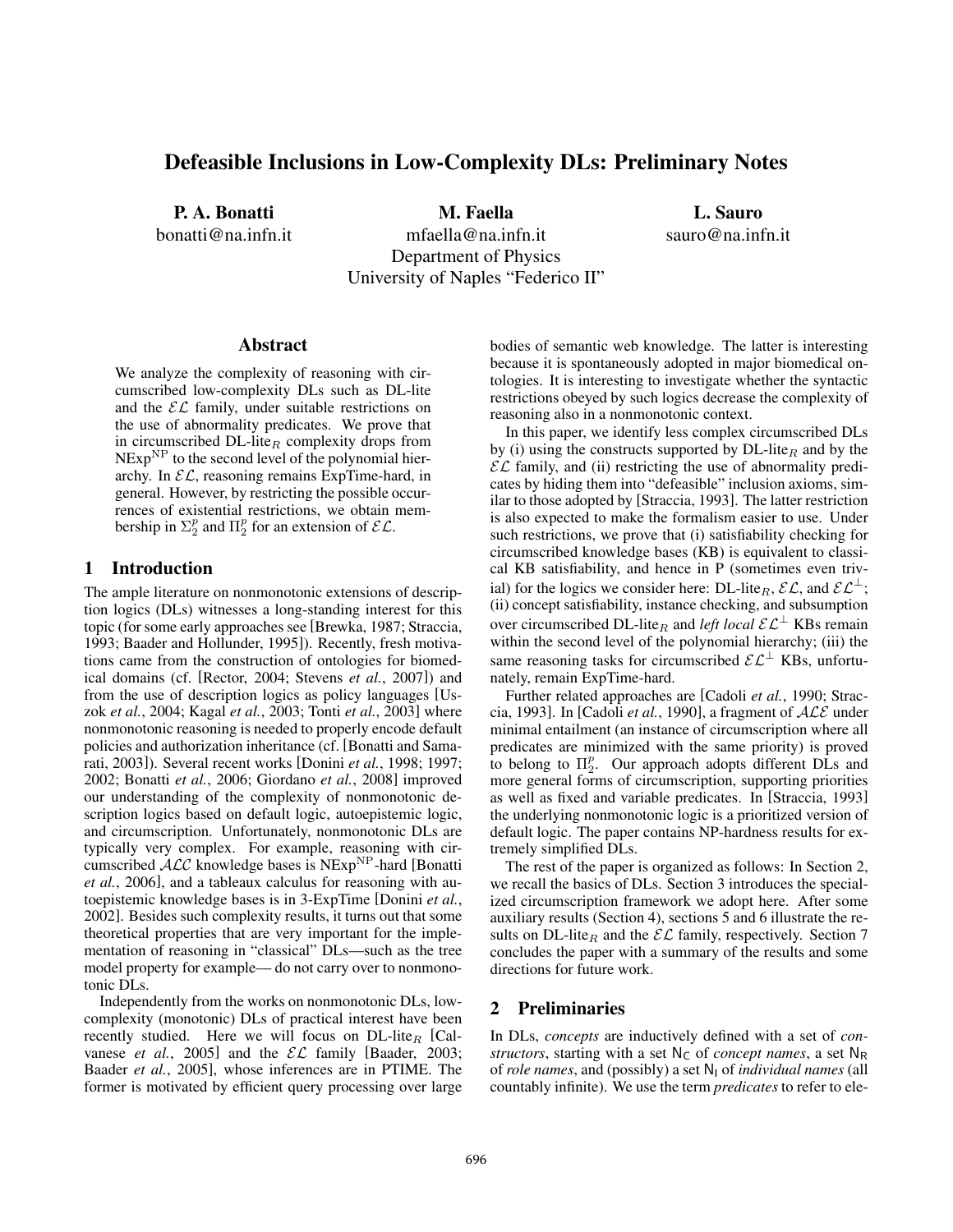| Name         | Syntax        | Semantics                                                                                      |
|--------------|---------------|------------------------------------------------------------------------------------------------|
| inverse role | $R^-$         | $(R^{-})^{\mathcal{I}} = \{(d, e) \mid (e, d) \in R^{\mathcal{I}}\}\$                          |
| nominal      | $\{a\}$       | $\{a^{\mathcal{I}}\}$                                                                          |
| negation     | $\neg C$      | $\Delta^{\mathcal{I}} \setminus C^{\mathcal{I}}$                                               |
| conjunction  | $C\sqcap D$   | $C^{\mathcal{I}} \cap D^{\mathcal{I}}$                                                         |
| existential  | $\exists R.C$ | ${d \in \Delta^{\mathcal{I}} \mid \exists (d,e) \in R^{\mathcal{I}} : e \in C^{\mathcal{I}}\}$ |
| restriction  |               |                                                                                                |
| top          |               | $T^{\mathcal{I}} = \Lambda^{\mathcal{I}}$                                                      |
| bottom       |               |                                                                                                |

Figure 1: Syntax and semantics of some DL constructs

ments of  $N_C \cup N_R$ . Hereafter, letters A and B will range over  $N_c$ , P will range over  $N_R$ , and  $a, b, c$  will range over  $N_I$ . The concepts of the DLs dealt with in this paper are formed using the constructors shown in Figure 1. There, the inverse role constructor is the only role constructor, whereas the remaining constructors are concept constructors. Letters  $C, D$  will range over concepts and letters  $R$ ,  $S$  over (possibly inverse) roles.

The semantics of the above concepts is defined in terms of *interpretations*  $\mathcal{I} = (\Delta^{\mathcal{I}}, \cdot^{\mathcal{I}})$ . The *domain*  $\Delta^{\mathcal{I}}$  is a non-empty set of individuals and the *interpretation function*  $\cdot$ <sup>T</sup> maps each concept name  $A \in N_C$  to a set  $A^{\mathcal{I}} \subseteq \Delta^{\mathcal{I}}$ , each role name  $r \in N_R$  to a binary relation  $r^{\mathcal{I}}$  on  $\Delta^{\mathcal{I}}$ , and each individual name  $a \in \mathsf{N}_1$  to an individual  $a^{\mathcal{I}} \in \Delta^{\mathcal{I}}$ . The extension of  $\cdot^{\mathcal{I}}$ to inverse roles and arbitrary concepts is inductively defined as shown in the third column of Figure 1. An interpretation  $\mathcal I$ is called a *model* of a concept C if  $C^{\mathcal{I}} \neq \emptyset$ . If  $\mathcal{I}$  is a model of  $C$ , we also say that  $C$  is *satisfied* by  $\mathcal{I}$ .

A *(strong) knowledge base* is a finite set of (i) *concept inclusions (CIs)*  $C \subseteq D$  where C and D are concepts, (ii) *concept assertions*  $A(a)$  and *role assertions*  $P(a, b)$ , where  $a, b$ are individual names,  $P \in N_R$ , and  $A \in N_C$ , (iii) *role inclusions (RIs)*  $R \sqsubseteq R'$ . An interpretation  $\mathcal I$  *satisfies* (i) a CI  $C \sqsubseteq D$  if  $C^{\mathcal{I}} \subseteq D^{\mathcal{I}}$ , (ii) an assertion  $C(a)$  if  $a^{\mathcal{I}} \in C^{\mathcal{I}}$ , (iii) an assertion  $R(a, b)$  if  $(a^{\mathcal{I}}, b^{\mathcal{I}}) \in r^{\mathcal{I}}$ , and (iv) a RI  $R \sqsubseteq R'$ iff  $R^{\mathcal{I}} \subset {R'}^{\mathcal{I}}$ . Then,  $\mathcal I$  is a *model* of a strong knowledge base  $S$  iff  $I$  satisfies all the elements of  $S$ .

We write  $C \sqsubseteq_{\mathcal{S}} D$  iff for all models  $\mathcal I$  of  $\mathcal S$ ,  $\mathcal I$  satisfies  $C \sqsubset D$ .

The logic *DL-light<sub>R</sub>* [Calvanese *et al.*, 2005] restricts concept inclusions to expressions  $C_L \sqsubseteq C_R$ , where

$$
\begin{array}{rcl}\nC_L & ::= & A \mid \exists R \\
C_R & ::= & C_L \mid \neg C_L\n\end{array}\n\quad\nR \quad ::= \quad P \mid P^-
$$

(as usual,  $\exists R$  abbreviates  $\exists R.\top$ ).

The logic EL [Baader, 2003; Baader *et al.*, 2005] restricts knowledge bases to assertions and concept inclusions built from the following constructs:

$$
C \quad ::= \quad A \mid \top \mid C_1 \sqcap C_2 \mid \exists P.C
$$

(note that inverse roles are not supported). The extension of  $\mathcal{EL}$  with  $\perp$ , role hierarchies, and nominals (respectively) are denoted by  $\mathcal{EL}^{\perp}$ ,  $\mathcal{ELH}$ , and  $\mathcal{ELO}$ . Combinations are allowed: for example  $\mathcal{ELHO}$  denotes the extension of  $\mathcal{EL}$ supporting role hierarchies and nominals. Finally,  $\mathcal{EL}^{-A}$  denotes the extension where negation can be applied to concept names.

## 3 Defeasible knowledge

A *defeasible inclusion* (DI) is an expression  $A \sqsubseteq_n C$  whose intended meaning is: A*'s elements are normally in* C.

A *defeasible knowledge base* (DKB) in a logic DL is a pair  $(S, D)$  where S is a strong  $D{\mathcal{L}}$  knowledge base, and D is a set of DIs  $A \sqsubseteq_n C$  such that C is a  $D\mathcal{L}$  concepts.

Example 3.1 The sentences: *"in humans, the heart is usually located on the left-hand side of the body; in humans with situs inversus, the heart is located on the right-hand side of the body"* [Rector, 2004; Stevens *et al.*, 2007] can be formulated with the following  $\mathcal{EL}^{\perp}$  inclusions

Human  $\sqsubseteq_n$  ∃has heart.∃has position.Left; Situs\_Inversus  $□$  ∃has\_heart.∃has\_position.Right; ∃has heart.∃has position.Left  $\exists$ has heart. $\exists$ has position.Right  $\sqsubseteq \bot$ .

Intuitively, a model of  $(S, D)$  is a model of S that maximizes the set of individuals satisfying the defeasible inclusions in  $D$ , resolving conflicts by means of specificity whenever possible.

In order to formalize this idea, we first have to specify how DIs are prioritized. We determine specificity based on classically valid inclusions. For all DIs  $\delta_1 = (A_1 \sqsubseteq_n C_1)$  and  $\delta_2 = (A_2 \sqsubseteq_n C_2)$ , we write

$$
\delta_1 \prec_{\mathcal{S}} \delta_2
$$
 iff  $A_1 \sqsubseteq_{\mathcal{S}} A_2$  and  $A_2 \not\sqsubseteq_{\mathcal{S}} A_1$ .

For the sake of readability, the subscript  $S$  will be omitted when clear from context.

Second, we have to specify how to deal with the predicates occurring in the knowledge base: is their extension allowed to vary in order to satisfy defeasible inclusions? A discussion of the effects of letting predicates vary vs. fixing their extension can be found in [Bonatti *et al.*, 2006]; they conclude that the appropriate choice is application dependent. Here we let roles vary to avoid undecidability problems (cf. [Bonatti *et al.*, 2006]). The set of concept names  $N_c$ , on the contrary, can be arbitrarily partitioned into two sets  $F$  and  $V$  containing fixed and varying predicates, respectively; we denote this semantics with  $Circ_F$ .

The set F, the DIs  $\mathcal{D}$ , and their ordering  $\prec$  induce a strict partial order over interpretations, defined below. As we move down the ordering we find interpretations that are more and more normal w.r.t. D. For all  $\delta = (A \sqsubseteq_n C)$  and all interpretations  $\mathcal I$  let the set of individuals *satisfying*  $\delta$  be:

$$
\mathsf{sat}_{\mathcal{I}}(\delta) = \{ x \in \Delta^{\mathcal{I}} \mid x \notin A^{\mathcal{I}} \text{ or } x \in C^{\mathcal{I}} \}.
$$

**Definition 3.2** For all interpretations  $\mathcal I$  and  $\mathcal J$ , and all  $F \subseteq$  $N_C$ , let  $\mathcal{I} <_{\mathcal{D}, F} \mathcal{J}$  iff:

- 1.  $\Delta^{\mathcal{I}} = \Delta^{\mathcal{J}}$ ;
- 2.  $a^{\mathcal{I}} = a^{\mathcal{I}}$ , for all  $a \in \mathbb{N}_1$ ;
- 3.  $A^{\mathcal{I}} = A^{\mathcal{J}}$ , for all  $A \in F$ :
- 4. for all  $\delta \in \mathcal{D}$ , if sat $\mathcal{I}(\delta) \nsupseteq \mathsf{sat}_{\mathcal{J}}(\delta)$  then there exists  $\delta' \in \mathcal{D}$  such that  $\delta' \prec \delta$  and  $\textsf{sat}_{\mathcal{I}}(\delta') \supset \textsf{sat}_{\mathcal{J}}(\delta')$ ;
- 5. there exists a  $\delta \in \mathcal{D}$  such that sat $\tau(\delta) \supset$  sat  $\tau(\delta)$ .

The subscript  $D$  will be omitted when clear from context.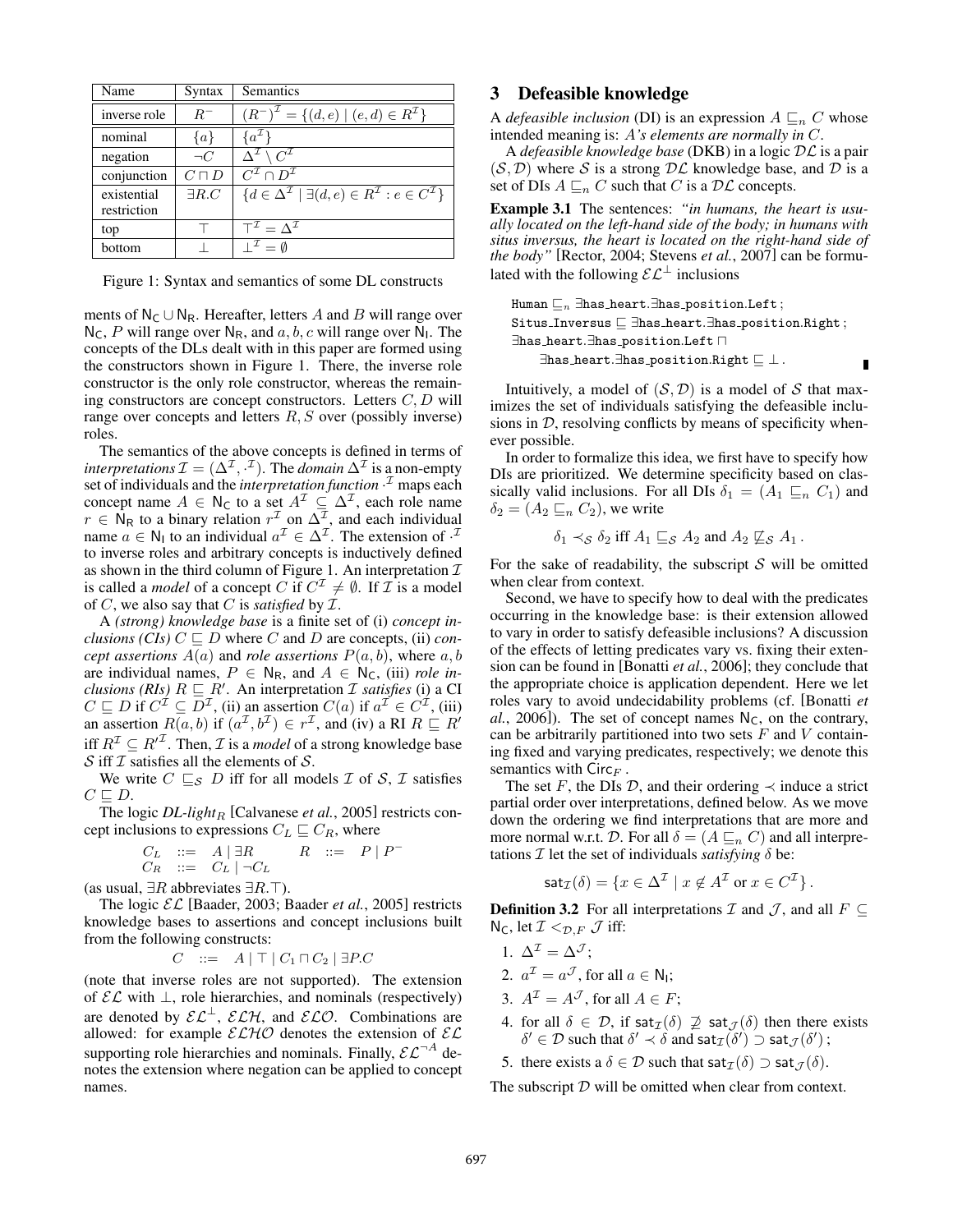**Definition 3.3** [Model] Let  $KB = (S, D)$  and  $F \subseteq N_C$ . An interpretation  $\mathcal I$  is a *model* of Circ<sub>F</sub> ( $\mathcal{KB}$ ) iff  $\mathcal I$  is a (classical) model of S and for all models J of S,  $\mathcal{J} \nleq F$ .

Remark 3.4 This semantics is a special case of the circumscribed DLs of [Bonatti *et al.*, 2006]. The correspondence can be seen by (i) introducing for each DI  $A \sqsubseteq_n C$  a fresh atomic concept Ab, playing the role of an abnormality predicate; (ii) replacing  $A \sqsubseteq_n C$  with  $A \sqcap \neg Ab \sqsubseteq C$ ; (iii) minimizing the predicates Ab introduced above according to the priorities over defeasible inclusions.

In order to enhance readability, we will use the following notation for the special cases in which all concept names are varying and the case in which they are all fixed:  $\lt_{var}$  and Circ<sub>var</sub> stand for  $\lt_{\emptyset}$  and Circ<sub> $\emptyset$ </sub>, respectively;  $\lt_{fix}$  and Circ<sub>fix</sub> stand respectively for  $\lt_{N_c}$  and Circ<sub>Nc</sub>.

In this paper, we consider the following standard reasoning tasks over defeasible DLs:

- **Knowledge base consistency** Given a DKB  $KB$ , decide whether  $Circ_F(KB)$  has a model.
- **Concept consistency** Given a concept C and a DKB  $KB$ , check whether  $C$  is *satisfiable w.r.t.*  $KB$ , that is, there exists a model  $\mathcal I$  of Circ $_F(\mathcal{KB})$  such that  $C^{\mathcal I}\neq\emptyset$ .
- **Subsumption** Given two concepts  $C$ ,  $D$  and a DKB  $KB$ , check whether  $Circ_F(\mathcal{KB}) \models C \sqsubseteq D$ , that is, for all models  $\mathcal I$  of Circ $_F(\mathcal{KB}), C^{\mathcal I} \subseteq D^{\mathcal I}$ .
- **Instance checking** Given  $a \in \mathbb{N}_1$ , a concept C, and a DKB  $KB$ , check whether Circ<sub>F</sub> ( $KB$ )  $\models C(a)$ , that is, for all models *I* of Circ<sub>F</sub>( $KB$ ),  $a^{\mathcal{I}} \in C^{\mathcal{I}}$ .

We conclude this section with an example taken from [Bonatti *et al.*, 2006].

Example 3.5 The following inclusions model a policy with authorization inheritance and multiple overridings:

```
User \mathrel{{\sqsubseteq}_n} \neg \existshasAccessTo.ConfidentialFile
\texttt{Staff} \sqsubseteq \texttt{User}Staff \mathcal{L}_n ∃hasAccessTo.ConfidentialFile
BlacklistedStaff\mathrel{{\sqsubseteq}}Staff\mathrel{{\sqcap}}¬∃hasAccessTo.ConfidentialFile .
```
Let  $S$  contain the second and fourth inclusions plus the assertion  $Staff(John)$ , and let  $D$  consist of the first and third inclusions. Let  $KB = (S, D)$ . Due to the second inclusion, the DI for Staff has greater priority than the DI for User. In all models of Circ<sub>var</sub> $(K\mathcal{B})$ , John belongs to <sup>∃</sup>hasAccessTo.ConfidentialFile and not to BlacklistedStaff. On the contrary, there exist models of  $Circ_{fix}(\mathcal{KB})$  where John does not belong to <sup>∃</sup>hasAccessTo.ConfidentialFile because John belongs to BlacklistedStaff and Circfix does not allow to change the extension of BlacklistedStaff to satisfy the DI for Staff.

# 4 Auxiliary results

The logics we deal with enjoy the finite model property.

**Lemma 4.1** Let  $KB = (S, D)$  be a DKB in DL-lite<sub>R</sub> or  $\mathcal{ELHO}^{\perp,\neg}$ *. For all*  $F \subseteq \mathsf{N}_\mathsf{C}$ *,* Circ<sub>F</sub>( $\mathcal{KB}$ ) has a model only *if*  $Circ_F(KB)$  *has a finite model whose size is exponential in the size of* KB*.*

**Proof.** A simple adaptation of a result for  $ALCTO$  [Bonatti *et al.*, 2006], taking role hierarchies into account.

As a consequence, these logics preserve classical consistency (because all  $\leq_{\mathcal{D},F}$ -descending chains of models originating from a finite model must be finite):

**Theorem 4.2** *Let*  $KB = (S, D)$  *be a DKB in in DL-lite<sub>R</sub></sub> or*  $\mathcal{ELHO}^{\perp,\neg}$ . For all  $F \subseteq N_C$ , S is (classically) consistent iff  $Circ_F(KB)$  *has a model.* 

Under very mild assumptions, Circ $_F$  and Circ $_{fix}$  (which is a special case of the former) are equally expressive.

Theorem 4.3 *If* DL *is a description logic supporting unqualified existential restrictions (*∃ *R), then concept consistency, subsumption, and instance checking in*  $Circ_F(DL)$ *can be reduced in polynomial time to concept consistency, subsumption, and instance checking (respectively) in*  $Circ_{fix}(\mathcal{DL})$ .

The idea behind the proof is simple: Let  $KB$  be any given DKB. Introduce a new role name  $R_A$  for each (variable) concept name  $A \notin F$ . Then replace each occurrence of any  $A \notin F$  with  $\exists R_A$ . The details of the proof are omitted here for space limitations.

## 5 Complexity of circumscribed DL-lite<sub>R</sub>

In this section we focus on DL-lite<sub>R</sub> DKBs ( $S$ ,  $D$ ) that consist in a DL-lite<sub>R</sub> KB S and a set D of inclusions  $A \sqsubseteq_n C$ such that  $A \sqsubset C$  is a (classical) DL-lite<sub>R</sub> CI. Our complexity results for  $DL$ -lite<sub>R</sub> rely on the possibility of extracting a small (polynomial-size) model from any model of a circumscribed DKB. We start with  $Circ_{var}$ :

Lemma 5.1 Let  $KB$  be a DL-lite<sub>R</sub> knowledge base. For all *models*  $\mathcal I$  *of*  $Circ_{var}(\mathcal{KB})$  *and all*  $x \in \Delta^{\mathcal I}$  *there exists a model*  $\mathcal J$  *of* Circ<sub>var</sub>(KB) such that (i)  $\Delta^{\mathcal J} \subseteq \Delta^{\mathcal I}$ , (ii)  $x \in \Delta^{\mathcal J}$ , *(iii) for all DL-lite*<sub>R</sub> concepts  $C, x \in C^{\mathcal{I}}$  *iff*  $x \in C^{\mathcal{J}}$ *, and (iv)*  $|\Delta^{\mathcal{J}}|$  *is polynomial in the size of KB.* 

**Proof.** Assume that  $KB = (S, D)$ , T is a model of Circ<sub>var</sub>( $KB$ ), and  $x \in \Delta^{\mathcal{I}}$ . Let cl( $KB$ ) be the set of all concepts and individual names occurring in  $KB$ . Choose a minimal set  $\Delta \subseteq \Delta^{\mathcal{I}}$  containing: (i) x, (ii) all  $a^{\mathcal{I}}$  such that  $a \in N_1 \cap cl(\mathcal{KB})$ , (iii) for each concept ∃R in cl( $\mathcal{KB})$  satisfied in I, a node  $y_R$  such that for some  $z \in \exists R^{\mathcal{I}}$ ,  $(z, y_R) \in R^{\mathcal{I}}$ .

Now define  $\mathcal J$  as follows: (i)  $\Delta^{\mathcal J} = \Delta$ , (ii)  $a^{\mathcal J} = a^{\mathcal I}$  (for  $a \in \mathsf{N}_1 \cap \mathsf{cl}(\mathcal{KB})$ , (iii)  $A^{\mathcal{J}} = A^{\mathcal{I}} \cap \Delta$   $(A \in \mathsf{N}_\mathsf{C} \cap \mathsf{cl}(\mathcal{KB}))$ , and (iv)  $P^{\mathcal{J}} = \{(z, y_P) \mid z \in \Delta \text{ and } z \in \exists P^{\mathcal{I}}\} \cup \{(y_P, z) \mid$  $z \in \Delta$  and  $z \in \exists P^{-1}$  {  $P \in \mathbb{N}_{\mathsf{R}}$ ).

Note that by construction, for all  $z \in \Delta^{\mathcal{J}}$  and for all  $C \in$ cl(KB),  $z \in C^{\mathcal{J}}$  iff  $z \in C^{\mathcal{I}}$ ; consequently,  $\mathcal{J}$  is a classical model of S. Moreover, the cardinality of  $\Delta^{\mathcal{J}}$  is linear in the size of  $KB$  (by construction). So we are only left to show that  $\mathcal J$  is a  $\langle D_{\text{var}}$ -minimal model of  $\mathcal{KB}$ .

Suppose not, and consider any  $\mathcal{J}' \leq_{\mathcal{D},\text{var}} \mathcal{J}$ . Define  $\mathcal{I}'$ as follows: (i)  $\Delta^{\mathcal{I}'} = \Delta^{\mathcal{I}}$ , (ii)  $a^{\mathcal{I}'} = a^{\mathcal{I}}$ , (iii)  $A^{\mathcal{I}'} = A^{\mathcal{J}'}$ , (iv)  $P^{T'} = P^{J'}$ . Note that the elements in  $\Delta^{T} \setminus \Delta^{J'}$  satisfy no left-hand side of any  $DL$ -lite<sub>R</sub> inclusion (be it classical or defeasible), therefore all inclusions are vacuously satisfied. Moreover, the restriction of  $\mathcal{I}'$  to  $\Delta^{\mathcal{J}'}$  is  $\langle \mathcal{D}, \mathsf{var}\rangle$ -smaller than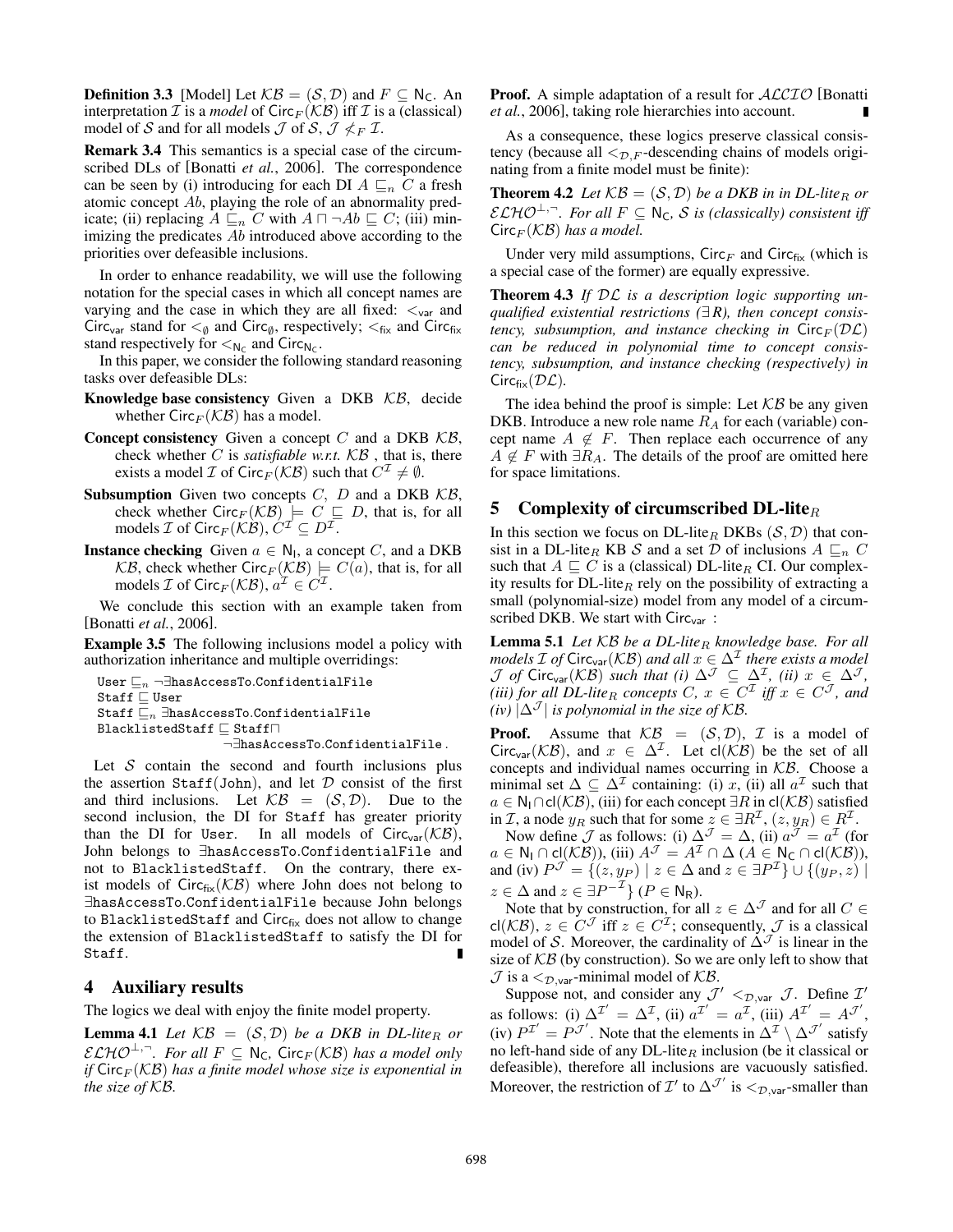the corresponding restriction of  $\mathcal I$  in the interpretation ordering. It follows that  $\mathcal{I}' <_{\mathcal{D},var} \mathcal{I}$ , and hence  $\mathcal{I}$  cannot be a model of  $Circ_{var}(\mathcal{KB})$  (a contradiction).

The above proof can be refined and adapted to  $Circ_{fix}$ .

**Lemma 5.2** *Let*  $KB$  *be a DL-lite*<sub>R</sub> *knowledge base. For all models*  $\mathcal{I}$  *of* Circ<sub>fix</sub>( $\mathcal{KB}$ ) *and all*  $x \in \Delta^{\mathcal{I}}$  *there exists a model*  $\mathcal{J}$  *of* Circ<sub>fix</sub>(KB) *such that (i)*  $\Delta^{\mathcal{J}} \subseteq \Delta^{\mathcal{I}}$ *, (ii)*  $x \in \Delta^{\mathcal{J}}$ *, (iii) for all DL-lite<sub>R</sub></sub> concepts*  $C, x \in C^{\mathcal{I}}$  *iff*  $x \in C^{\mathcal{J}}$  *(iv)*  $|\Delta^{\mathcal{J}}|$  *is polynomial in the size of* KB*.*

**Proof.** We will employ a refined definition of  $\Delta$ . It should be a ⊆-minimal set containing: (i) x, (ii) all  $a<sup>T</sup>$  such that  $a \in N_1 \cap cl(\mathcal{KB})$ , (iii) for each concept  $\exists R$  in  $cl(\mathcal{KB})$  satisfied in *I*, a node  $y_R$  such that  $y_R \in (\exists R^-)^{\mathcal{I}}$ , and finally (iv) for all inclusions  $C \subseteq \exists R$  or  $C \subseteq_n \exists R$  in  $KB$  such that  $(C \sqcap \exists R)^{\mathcal{I}} \neq \emptyset$ , a node  $z \in (C \sqcap \exists R)^{\mathcal{I}}$ .

Define  $\mathcal J$  as in the previous lemma, using the above  $\Delta$ . Recall that for all  $z \in \Delta^{\mathcal{J}}$  and for all  $C \in cl(\mathcal{KB})$ ,  $z \in$  $C^{\mathcal{J}}$  iff  $z \in C^{\mathcal{I}}$ ; consequently,  $\mathcal{J}$  is a classical model of S. Moreover, the cardinality of  $\Delta^{\mathcal{J}}$  is linear in the size of  $\mathcal{KB}$ (by construction). So we are only left to show that  $\mathcal J$  is a  $\langle \mathcal{D}_{\text{max}}$ -minimal model of  $KB$ .

Suppose not, and consider any  $\mathcal{J}' <_{\mathcal{D},fix} \mathcal{J}$ . Define  $\mathcal{I}'$  as follows: (a)  $\Delta^{\mathcal{I}'} = \Delta^{\mathcal{I}}$ , (b)  $a^{\mathcal{I}'} = a^{\mathcal{I}}$ , (c)  $A^{\mathcal{I}'} = A^{\mathcal{I}}$ , (d) each  $R^{\mathcal{I}'}$  is a minimal set such that (d1)  $R^{\mathcal{I}'} \supseteq R^{\mathcal{J}'},$  (d2) for all  $z \in \Delta^{\mathcal{I}} \setminus \Delta^{\mathcal{J}}$ , and for all inclusions  $C \sqsubseteq \exists R$  or  $C \sqsubseteq_n \exists R$  in  $KB$  such that  $z \in (C \sqcap \exists R)^{\mathcal{I}}$ , if  $R^{\mathcal{J}'}$  contains a pair  $(v, w)$ , then  $(z, w) \in \mathcal{R}^{\mathcal{I}'};$  finally, (d3) each  $P^{\mathcal{I}'}$  is closed under the role inclusion axioms of  $KB$ . Note that, by construction,

(\*) for all  $z \in \Delta^{\mathcal{I}'} \setminus \Delta^{\mathcal{J}'}, z \in \exists R^{\mathcal{I}'}$  only if  $z \in \exists R^{\mathcal{I}}$ ;

(\*\*) for all  $z \in \Delta^{\mathcal{I}'} \setminus \Delta^{\mathcal{J}'}, z \in \exists R^{\mathcal{I}'}$  only if there exists  $v \in \Delta^{\mathcal{J}'}$  such that  $v \in \exists R^{\mathcal{J}'}$ .

Now we prove that  $\mathcal{I}'$  is a model of the CIs of  $\mathcal{KB}$ . By construction, the edges  $(z, w)$  introduced in (d2) do not change the set of existential restrictions satisfied by the members of  $\Delta^{\mathcal{J}}$ ; as a consequence—and since  $\mathcal{J}'$  is a model of  $\mathcal{KB}$ —the members of  $\Delta^{\mathcal{J}}$  satisfy all the CIs of  $\mathcal{KB}$ .

Now consider an arbitrary element  $z \in \Delta^{\mathcal{I}'} \setminus \Delta^{\mathcal{J}'}$  and any CI  $\gamma$  of KB. If  $\gamma$  is  $\exists$ -free, then  $\mathcal I$  and  $\mathcal I'$  give the same interpretation to  $\gamma$  by definition, therefore z satisfies  $\gamma$ . If  $\gamma$  is  $\exists R \sqsubseteq A$ ,  $\exists R \sqsubseteq \neg A$ ,  $\exists R \sqsubseteq \neg \exists S$ , or  $A \sqsubseteq \neg \exists R$  (and considering that I satisfies  $\gamma$ ) z fails to satisfy  $\gamma$  only if for some  $R' \in \{R, S\}$ ,  $z \notin (\exists R')^{\mathcal{I}}$  and  $z \in (\exists R')^{\mathcal{I}'}$ ; this is impossible by (\*). Next, suppose  $\gamma$  is  $\exists R \sqsubseteq \exists S$ . If  $z \in (\exists R)^{\mathcal{I}'},$ then by (\*\*) there exists a  $v \in \Delta^{\mathcal{J}}$  satisfying  $(\exists R)^{\mathcal{J}}$  and hence  $(\exists S)^{\mathcal{J}}'$  (as  $\mathcal{J}'$  is a model of  $\mathcal{KB}$ ), therefore  $z \in (\exists S)^{\mathcal{I}'}$ (by d2). We are only left to consider  $\gamma = A \subseteq \exists R$ : If  $z \in A^{\mathcal{I}'} = A^{\mathcal{I}}$ , then there exists  $w_A \in A^{\mathcal{J}'}$  (by construction of  $\Delta$ ). Then  $z \in (\exists R)^{\mathcal{I}'}$  (by d2). Therefore, in all possible cases, z satisfies  $\gamma$ .

This proves that  $\mathcal{I}'$  satisfies all the CIs of  $\mathcal{KB}$ . It is not hard to verify that  $\mathcal{I}'$  satisfies also all role inclusions of  $\mathcal{KB}$ . Therefore, in order to derive a contradiction, we are left to prove that  $\mathcal{I}' <_{\mathcal{D},fix} \mathcal{I}$  (which implies that  $\mathcal{I}$  is not a model of Circ $_{fix}(\mathcal{KB})$ ).

*Claim*: For all  $\delta \in \mathcal{D}$ , if  $\text{sat}_{\mathcal{J}}(\delta) \subseteq \text{sat}_{\mathcal{J}}(\delta)$ , then  $\mathsf{sat}_\mathcal{I}(\delta) \subseteq \mathsf{sat}_{\mathcal{I}'}(\delta).$ 

Suppose sat  $\mathcal{J}(\delta) \subseteq$  sat  $\mathcal{J}'(\delta)$ . It suffices to prove that for all  $z \in \Delta^{\mathcal{I}'} \setminus \Delta^{\mathcal{J}'},$  if  $z \in \text{sat}_{\mathcal{I}}(\delta)$  then  $z \in \text{sat}_{\mathcal{I}'}(\delta)$ .

In all cases but those in which the right-hand side of  $\delta$  is  $\exists R$ , the proof is similar to the proof for CIs (it exploits  $(*)$ ) and the fact that all atomic concepts are fixed).

Finally, let  $\delta$  be  $A \sqsubseteq_n \exists R$  and consider an arbitrary  $z \in \mathbb{R}$  $\Delta^{\mathcal{I}'}\setminus \Delta^{\mathcal{J}'}$  such that  $z \in \text{sat}_{\mathcal{I}}(\delta)$  and  $z \in (A \sqcap \exists R)^{\mathcal{I}}$ . By (iv),  $\Delta$  contains a  $v \in (A \sqcap \exists R)^{\mathcal{I}}$ , and hence  $\Delta^{\mathcal{J}'}$  contains  $a v \in (A \sqcap \exists R)^{\mathcal{J}}$ ; consequently, by (d2),  $z \in (\exists R)^{\mathcal{I}}$  and hence  $z \in \text{sat}_{\mathcal{I}}(\delta)$ . This completes the proof of the claim.

Now,  $\mathcal{I}' <_{\mathcal{D},fix} \mathcal{I}$  follows as a straightforward consequence of the Claim.

Theorem 5.3 *Concept consistency over circumscribed DL*lite<sub>R</sub> DKBs is in  $\Sigma_2^p$ . Subsumption and instance checking over  $\emph{circumscribed DL-like}_{R}$  *DKBs are in*  $\Pi^{p}_{2}$ .

**Proof.** (Sketch) By the above lemmas, it suffices to guess a polynomial model  $\mathcal I$  of the KB that proves consistency or disproves subsumption/instance checking. Then, with an NP oracle, one can check that  $\mathcal I$  is minimal w.r.t.  $\lt_{var}$  or  $\lt_{fix}$ .

#### 6 Circumscribing the  $\mathcal{EL}$  family

In  $\mathcal{ELHO}$ , that cannot express any contradictions, defeasible inclusions cannot be possibly blocked under  $Circ_{var}$ , and circumscription collapses to classical reasoning:

**Theorem 6.1** Let  $KB = (S, D)$  be an  $\mathcal{ELHO}$  DKB. Then  $\mathcal{I}$ *is a model of*  $Circ_{var}(\mathcal{KB})$  *iff*  $\mathcal{I}$  *is a model of*  $\mathcal{S} \cup \mathcal{D}$ *, where*  $\mathcal{D} = \{A \sqsubseteq C \mid (A \sqsubseteq_n C) \in \mathcal{D}\}.$ 

By the results of [Baader *et al.*, 2005], it follows that in Circ<sub>var</sub>( $\mathcal{ELHO}$ ), concept satisfiability is trivial, subsumption and instance checking are in P.

If we make  $\mathcal{EL}$  more interesting by adding  $\perp$  as a source of inconsistency, then complexity increases significantly.

**Theorem 6.2** In Circ<sub>var</sub> $(\mathcal{EL}^{\perp})$ , concept satisfiability, in*stance checking, and subsumption are ExpTime-hard. These results still holds if knowledge bases contain no assertion.*<sup>1</sup>

**Proof.** (Sketch) We first reduce TBox satisfiability in  $\mathcal{EL}^{-A}$ (which is known to be ExpTime-hard [Baader *et al.*, 2005]) to the complement of subsumption in Circ<sub>var</sub>( $\mathcal{EL}^{\perp}$ ). Let T be a TBox (i.e., a set of CIs) in  $\mathcal{EL}^{-A}$ . First introduce for each concept name A occurring in T a fresh concept name  $\overline{A}$ whose intended meaning is  $\neg A$ . Obtain T' from T by replacing each literal  $\neg A$  with A. Let  $KB$  be the DKB obtained by extending  $T'$  with the following inclusions, where U and  $U_A$ — for all A occurring in  $T$ — are fresh concept names (representing undefined truth values), and  $R$  is a fresh role name:

$$
A \sqcap \overline{A} \sqsubseteq \perp (1) \qquad \top \sqsubseteq_n A \qquad (5)
$$
\n
$$
A \sqcap U_A \sqsubseteq \perp (2) \qquad \top \sqsubseteq_n \overline{A} \qquad (6)
$$
\n
$$
\overline{A} \sqcap U_A \sqsubseteq \perp (3) \qquad \top \sqsubseteq_n U_A \qquad (7)
$$
\n
$$
U_A \sqsubseteq U \qquad (4) \qquad \top \sqsubseteq_n \exists R.U_A \qquad (8)
$$
\n
$$
U \sqsubseteq_n U_A \qquad (9)
$$

1 Equivalently, in DL's terminology: *ABoxes are empty*.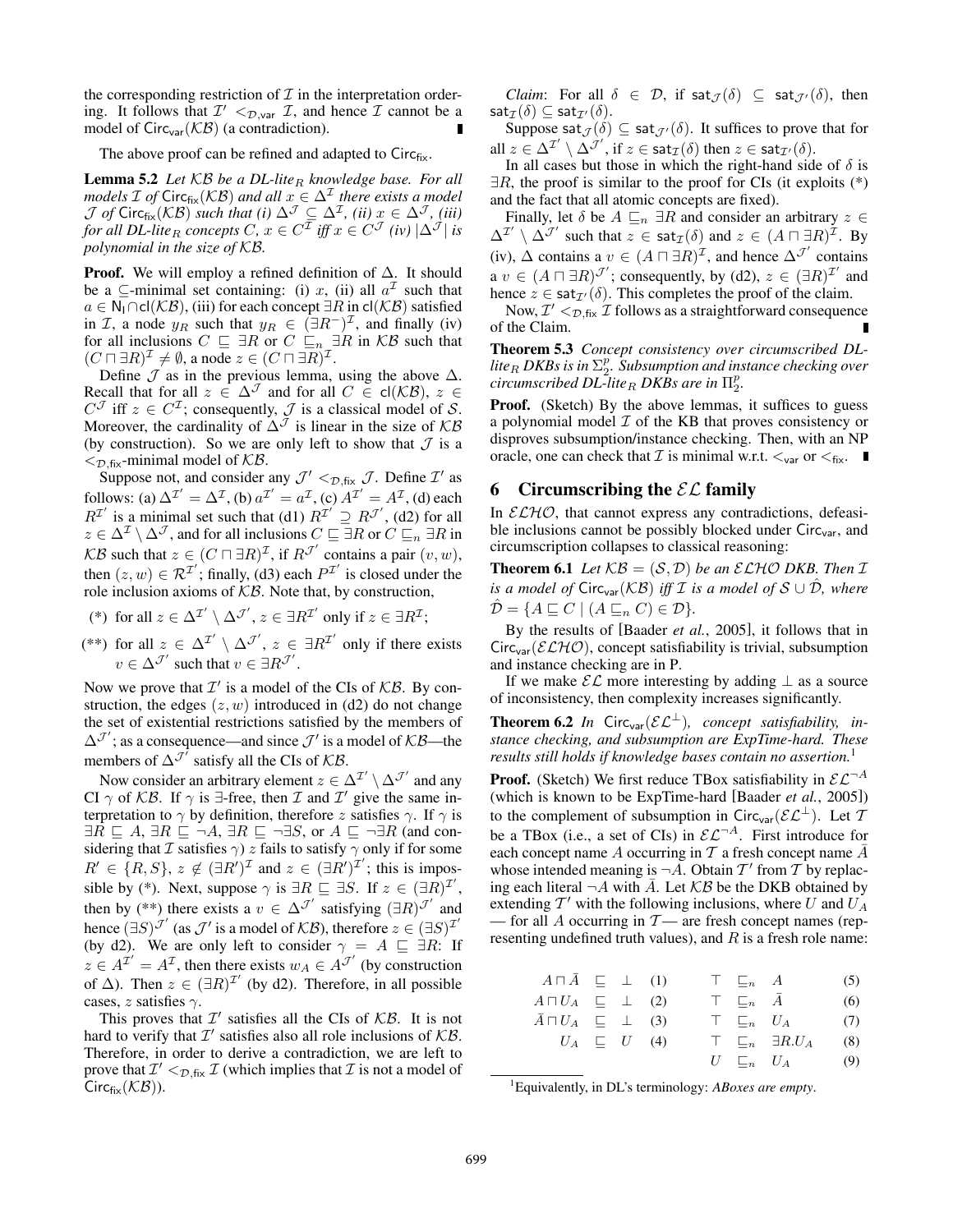It can be verified that  $T$  is satisfiable iff in some model of  $Circ_{var}(\mathcal{KB})$  all  $U_A$  are empty, which holds iff Circ<sub>var</sub>( $KB$ )  $\models$   $\top \subseteq \exists R.U$ . Consequently, subsumption in Circ<sub>var</sub>( $\mathcal{EL}^{\perp}$ ) is ExpTime-hard.

Similarly, for any given  $a \in \mathbb{N}_1$ , T is satisfiable iff there exists a model  $\mathcal I$  of Circ<sub>var</sub>( $\mathcal{KB}$ ) such that  $a^{\mathcal I} \notin (\exists R.U)^{\mathcal I}$ . Therefore, instance checking in Circ<sub>var</sub>( $\mathcal{EL}^{\perp}$ ) is ExpTimehard as well.

Finally, add a fresh concept name  $B$  and all the inclusions  $B \sqcap \exists R.U_A \sqsubseteq \bot$ ; call the new DKB  $KB'$ . Note that  $\mathcal T$  is satisfiable iff in some model of  $Circ_{var}(\mathcal{KB})$  all  $U_A$  are empty, which holds iff B is satisfiable w.r.t. Circ<sub>var</sub>  $(K\mathcal{B}')$ . Consequently, concept satisfiability in Circ<sub>var</sub>( $\mathcal{EL}^{\perp}$ ) is ExpTimehard.

Since Circ<sub>var</sub> is a special case of Circ<sub>F</sub>, and by Theorem 4.3, the above theorem applies to  $Circ_F$  and  $Circ_{fix}$ , too:

**Corollary 6.3** *For*  $X = F$ , fix, *concept satisfiability checking, instance checking, and subsumption in*  $Circ_X(\mathcal{EL}^{\perp})$  *are ExpTime-hard. These results still hold if ABoxes are empty (i.e. assertions are not allowed).*

The above proof can be adapted to Circ $_F(\mathcal{EL})$ . First we have to introduce a new concept name  $D$  representing  $\top$  and translate each concept C into  $\tilde{C}^*$  as follows:

- $C^* = C$  if C is a concept name;
- $C^* = \overline{A}$  if C is  $\neg A$  (for all A,  $\overline{A}$  is a new concept name);
- $C^* = D \sqcap \exists R.(C_1^* \sqcap D)$  if  $C$  is  $\exists R.C_1;$
- $C^* = C_1^* \sqcap C_2^*$  if C is  $C_1 \sqcap C_2$ .

Each  $C_1 \sqsubseteq C_2$  in T is translated into  $C_1^* \sqsubseteq C_2^*$ . Then we extend the translated TBox with the following inclusions, where Bot (representing  $\perp$ ), all  $U_A$ , and  $Bad$  are new concept names and  $R$  is a new role name:

$$
A \subseteq D \quad (10) \qquad D \subseteq_n U_A \quad (18)
$$
\n
$$
\bar{A} \subseteq D \quad (11) \qquad D \subseteq D' \quad (19)
$$
\n
$$
U_A \subseteq D \quad (12) \qquad D' \subseteq_n \exists R.U_A \quad (20)
$$
\n
$$
A \sqcap \bar{A} \subseteq Bot(13) \qquad D' \subseteq_n \exists R.Bot(21)
$$
\n
$$
A \sqcap U_A \subseteq Bot(14) \qquad \exists R.U_A \subseteq Bad \quad (22)
$$
\n
$$
\bar{A} \sqcap U_A \subseteq Bot(15) \qquad \exists R.Bot \subseteq Bad \quad (23)
$$
\n
$$
D \subseteq_n \bar{A} \quad (16)
$$
\n
$$
D \subseteq_n \bar{A} \quad (17) \qquad D(a) \text{ (ABox assertion)} \quad (24)
$$

Let  $KB$  be the resulting DKB. Finally set  $F = \{D, Bot\}.$ Now (24) guarantees that D is nonempty; the translation  $(·)^*$ (10) and (11) make sure that by restricting to  $D$  any model  $\mathcal I$ of Circ<sub>F</sub> ( $KB$ ) where all  $U_A$  and Bot are empty one obtains a model of T. Inclusion (19) gives (20) and (21) lowest priority. These two DIs and (22)-(23) include  $D'$  into Bad whenever the intended meaning of the atoms  $\overline{A}$  is violated. Then  $\mathcal T$ is satisfiable iff for some model  $\mathcal I$  of Circ $_F(\mathcal{KB})$ ,  $Bad^{\mathcal I}$  =  $\emptyset$ . In turn, this happens iff Circ<sub>F</sub>( $KB$ )  $\models D \sqsubseteq Bad$ , and iff  $a^{\mathcal{I}} \notin \text{Bad}^{\mathcal{I}}$ . Then we have the desired reduction from  $\mathcal{EL}^{-A}$  TBox satisfiability to the complement of subsumption and instance checking in Circ $_F(\mathcal{EL})$ . As a consequence, and by Theorem 4.3:

Theorem 6.4 *Instance checking and subsumption are ExpTime-hard both in*  $Circ_F(\mathcal{EL})$  *and in*  $Circ_{fix}(\mathcal{EL})$ *. The same holds in the restriction of*  $\mathcal{EL}$  *not supporting*  $\top$ *.* 

Concept consistency is simpler, instead. Call an interpretation *I* maximal iff for all  $\tilde{A} \in N_C$ ,  $A^{\mathcal{I}} = \Delta^{\mathcal{I}}$ , and for all  $P \in N_R$ ,  $P^{\mathcal{I}} = \Delta^{\mathcal{I}} \times \Delta^{\mathcal{I}}$ . It is not hard to verify that all  $\mathcal{ELHO}$  concepts and all  $\mathcal{ELHO}$  inclusions (both classical and defeasible) are satisfied by all  $x \in \Delta^{\mathcal{I}}$ , therefore maximal models are always models of  $Circ_F(K\mathcal{B})$ , for all DKBs  $KB$  and all  $F \subseteq N_C$ . As a consequence we have that concept consistency is trivial:

**Theorem 6.5** *For all*  $\mathcal{EL}$  *concepts C, DKBs*  $\mathcal{KB}$ *, and*  $F \subseteq$  $N_C$ *, C is satisfied by some model of Circ*<sub> $F$ </sub> $(K\mathcal{B})$ *.* 

One of the causes of the complexity of instance checking and subsumption for Circf<sub>ix</sub>( $\mathcal{EL}^{\perp}$ ) is the ability of inferring consequences from qualified existential restrictions ∃P.B. By limiting their occurrences, it is possible to reduce significantly the complexity of instance checking and subsumption for Circ $f_{\text{fix}}(\mathcal{EL}^{\perp})$  knowledge bases.

**Definition 6.6** An  $\mathcal{EL}^{\perp}$  knowledge base is *left local* (LL) if its concepts inclusions are instances of the following schemata:

$$
A \sqsubseteq_{[n]} B \quad A \sqsubseteq_{[n]} \exists P.B \quad A_1 \sqcap A_2 \sqsubseteq B
$$
  

$$
\exists P \sqsubseteq B \quad \exists P_1 \sqsubseteq \exists P_2.B
$$

where A and B can be concept names or  $\perp$ . A *LL*  $\mathcal{EL}^{\perp}$  *concept* is any concept that can occur in the above inclusions.

Note the similarity with the normal form of  $\mathcal{EL}$  inclusions [Baader *et al.*, 2005] that, however, would allow the more general inclusions  $\exists P.A \sqsubseteq B$  and  $\exists P_1.A \sqsubseteq \exists P_2.B$ .

**Lemma 6.7** *Let*  $KB$  *be an LL*  $\mathcal{EL}^{\perp}$  *knowledge base. For all models*  $\mathcal{I} \in \text{Circ}_{\text{var}}(\mathcal{KB})$  *and*  $x \in \Delta^{\mathcal{I}}$  *there exists a model*  $\mathcal{J} \in \text{Circ}_{\text{var}}(\mathcal{KB})$  *such that (i)*  $\Delta^{\mathcal{J}} \subseteq \Delta^{\mathcal{I}}$ *, (ii)*  $x \in \Delta^{\mathcal{J}}$ *, (iii)*  $|\Delta^{\mathcal{J}}|$  *is polinomial in the size of KB.* 

Proof. The proof is analogous to the proof of Lemma 5.1. Here we start with a slightly different set  $\Delta$ . Choose a minimal set  $\Delta \subseteq \Delta^{\mathcal{I}}$  containing: (i) x, (ii) all  $a^{\mathcal{I}}$  such that  $a \in N_1 \cap cl(\mathcal{KB})$ , (iii) for each concept ∃P in cl( $\mathcal{KB}$ ) satisfied in I, a node  $y_P$  such that for some  $z \in \exists P^{\mathcal{I}}$ ,  $(z, y_P) \in P^{\mathcal{I}}$ and (iv) for each concept  $\exists P.B$  in cl( $\angle$  $(KB)$ ) satisfied in  $\mathcal{I}$ , a node  $y_{P,B}$  such that for some  $z \in \exists P.B^{\mathcal{I}}$ ,  $(z, y_{P,B}) \in P^{\mathcal{I}}$ and  $y_{P,B} \in B^{\mathcal{I}}$ .

Now define  $\mathcal J$  as follows: (i)  $\Delta^{\mathcal J} = \Delta$ , (ii)  $a^{\mathcal J} = a^{\mathcal I}$  (for  $a \in \mathsf{N}_\mathsf{I} \cap \mathsf{cl}(\mathcal{KB})$ ), (iii)  $A^\mathcal{J} = A^\mathcal{I} \cap \Delta$  ( $A \in \mathsf{N}_\mathsf{C} \cap \mathsf{cl}(\mathcal{KB})$ ), and (iv)  $P^{\mathcal{J}} = \{(z, y_P) \mid z \in \Delta \text{ and } z \in \exists P^{\mathcal{I}}\} \cup \{(z, y_{P,B}) \mid$  $z \in \Delta$  and  $z \in \exists P.B^{\mathcal{I}}$  {  $P \in \mathsf{N}_{\mathsf{R}}$ ).

The rest of the proof is similar to the proof of Lemma 5.1 and is omitted here for space limitations. We only remark that the restriction to LL KBs is needed to ensure that  $\mathcal J$  is a classical model of the CIs in KB.

**Lemma 6.8** Let  $KB$  be a LL  $\mathcal{EL}^{\perp}$  knowledge base. For all *models*  $\mathcal{I} \in \text{Circ}_{fix}(\mathcal{KB})$  *and*  $x \in \Delta^{\mathcal{I}}$  *there exists a model*  $\mathcal{J} \in \text{Circ}_{fix}(\mathcal{KB})$  *such that (i)*  $\Delta^{\mathcal{J}} \subseteq \Delta^{\mathcal{I}}$ *, (ii)*  $x \in \Delta^{\mathcal{J}}$ *, (iii)*  $|\Delta^{\mathcal{J}}|$  *is polinomial in the size of KB.*